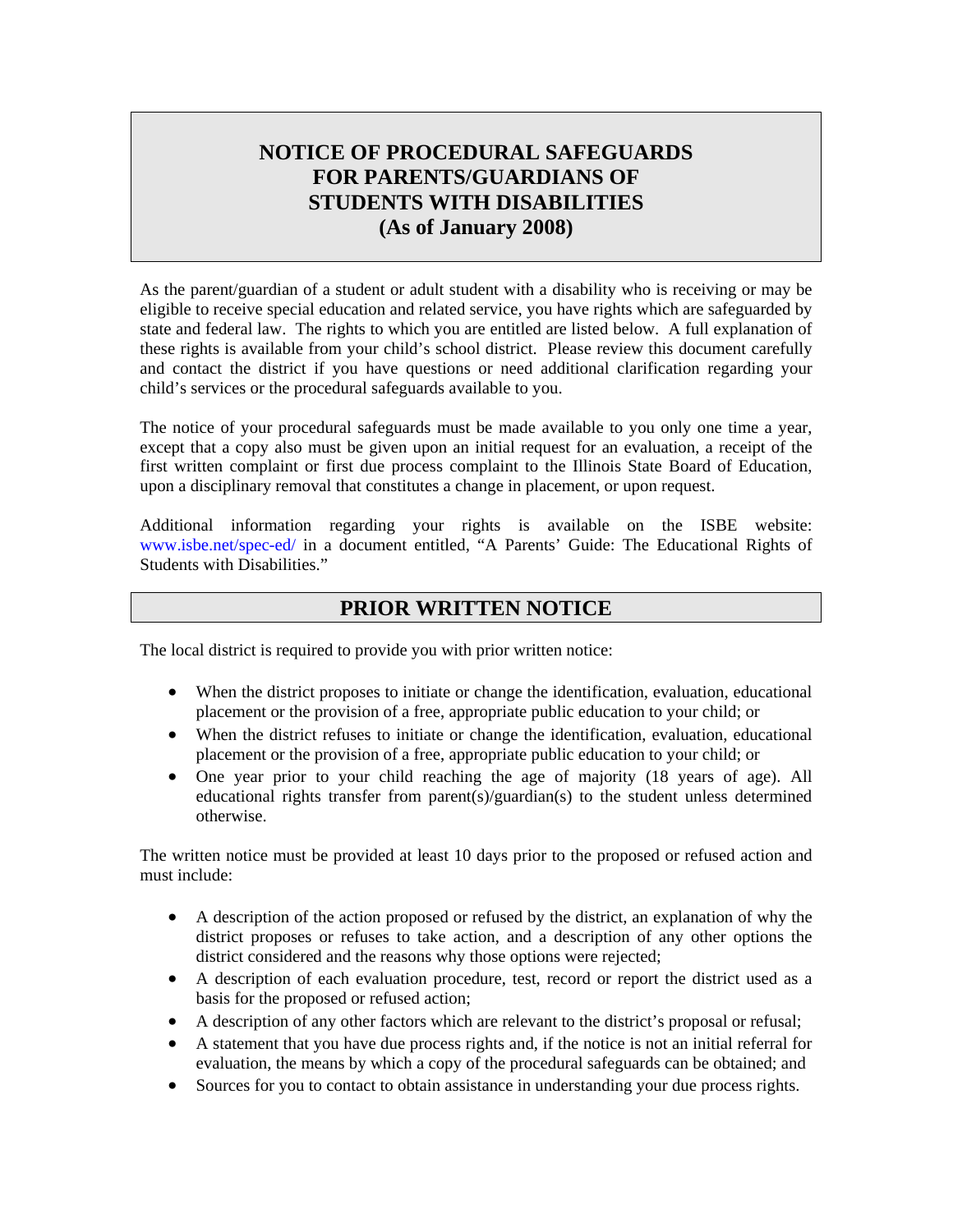The notice must be written in language understandable to the general public and provided in the native language or other mode of communication used by you, unless it is clearly not feasible. If your native language or other mode of communication is not a written language, the local district shall take steps to ensure that: (a) the notice is translated orally or by other means to you in your native language or other mode of communication, (b) that you understand the content of the notice, and (c) that there is written evidence that these requirements have been met.

## **PARENTAL CONSENT**

Your informed consent indicates that you were given all the relevant information in your native language or other mode of communication. It also indicates that you understand and agree in writing to the activity. The local district must obtain your informed consent (using state-mandated forms) in the following instances:

- ♦ Initial Evaluation Conducting an initial evaluation to determine eligibility for special education services,
- ♦ Initial Services/Placement Initially providing special education and related services to your child, or
- ♦ Reevaluation Reevaluating your child.

Other consents which are not part of these mandated forms include consent to access insurance benefits, consent to use the IFSP in place of an IEP, and consent to release your child's records. Additionally, a local school district may not require your consent as a condition of any benefit to you or your child except for the services or activity for which consent is required.

If your child is a ward of the state and does not reside with you, the district shall make reasonable efforts to obtain your informed consent for an initial evaluation. However, the district shall not be required to obtain your informed consent, if despite reasonable efforts to do so, the agency cannot discover your whereabouts; your rights have been terminated in accordance with Illinois law; or, your rights to make education decisions have been removed by a judge in accordance with Illinois law and consent for an initial evaluation has been given by an individual appointed by the judge to represent the child.

Your consent is not required before your school district reviews existing data as part of an evaluation or reevaluation or before your school district administers a test or other evaluation that is administered to all children, unless before that test or evaluation, consent is required from the parents of all children.

## **ABSENCE OF PARENTAL CONSENT**

Certain conditions are applicable if you refuse to provide consent for the following:

♦ Initial Evaluation - If you do not provide consent for an initial evaluation or fail to respond to a request to provide consent, the district may, but is not required to, pursue having an initial evaluation conducted using mediation and/or due process hearing procedures.

If a due process hearing is held, a hearing officer may order the school district to proceed in conducting an initial evaluation without your consent. This is subject to your right to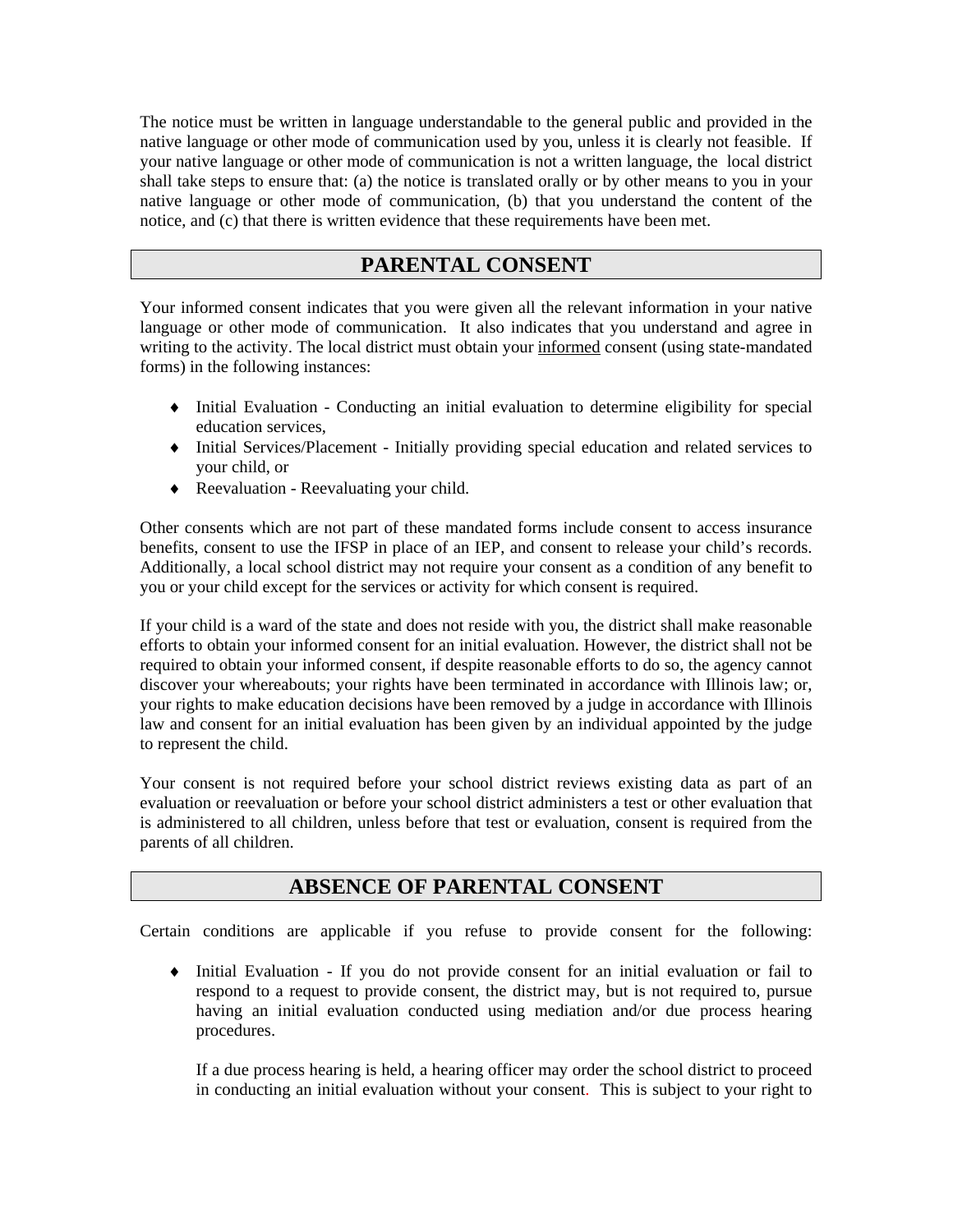appeal the decision and to have your child remain in his/her present educational placement pending the outcome of any administrative or judicial proceeding.

♦ Initial Services/Placement – If you refuse to provide consent for the initial provision of special education and/or related services, the district will not provide these services. Furthermore, the district may not pursue mediation or due process procedures in order to obtain a ruling that services may be provided.

In the event that you refuse to consent to the initial provision of special education and/or related services, the district will not be considered to be in violation of its requirement to make a free appropriate public education (FAPE) available to your child. Nor is the district required to convene a meeting to develop an IEP for your child.

 $\triangle$  Reevaluation – If you refuse to provide consent for a reevaluation, the school district may, but is not required to, pursue override procedures through mediation or a due process hearing. However, the school district may pursue the reevaluation if it made reasonable efforts to obtain your consent and you failed to respond. If the school district chooses not to pursue such procedures, the school district is not in violation of providing a free appropriate public education to your child.

# **PARENT PARTICIPATION IN MEETINGS**

You must be afforded the opportunity to participate in meetings regarding the identification, evaluation, eligibility, reevaluation, and educational placement of your child. In order to ensure your participation, the school district must provide you with ten day written notice of the meeting. The notice must inform you of the purpose and a mutually agreeable place and time for the meeting and who will be in attendance. The notice for the IEP meeting must also include a statement that you have the right to invite individuals with special knowledge or expertise about your child to attend the IEP meeting with you.

As a parent, you are an important member of your child's IEP team and are encouraged to be involved in meetings where decisions are made regarding the educational placement of your child. However, if you cannot attend the meeting, the school district must use other methods to ensure your participation, including individual or conference telephone calls. Decisions about your child's services and placement can be made by the IEP team even if you do not attend the meeting, but the district must maintain a record of its attempts to arrange a mutually agreed upon time and place for the meeting that includes things such as detailed telephone calls made or attempted and the results of those calls, copies of correspondence sent to you and any responses received, or detailed records of visits made to your home or workplace and the results of those visits.

For a child beginning at age 14 ½, or younger if determined appropriate by the IEP team, the notice must indicate that one purpose of the meeting will be the development of a statement of the transition service needs of your child and that the school district will invite your child to the meeting and indicate any other agency that will be invited to send a representative to the meeting. The district must take whatever action is necessary to ensure that you and your child understand the proceedings at a meeting, which may include arranging for an interpreter if you or your child is deaf or your native language is not English.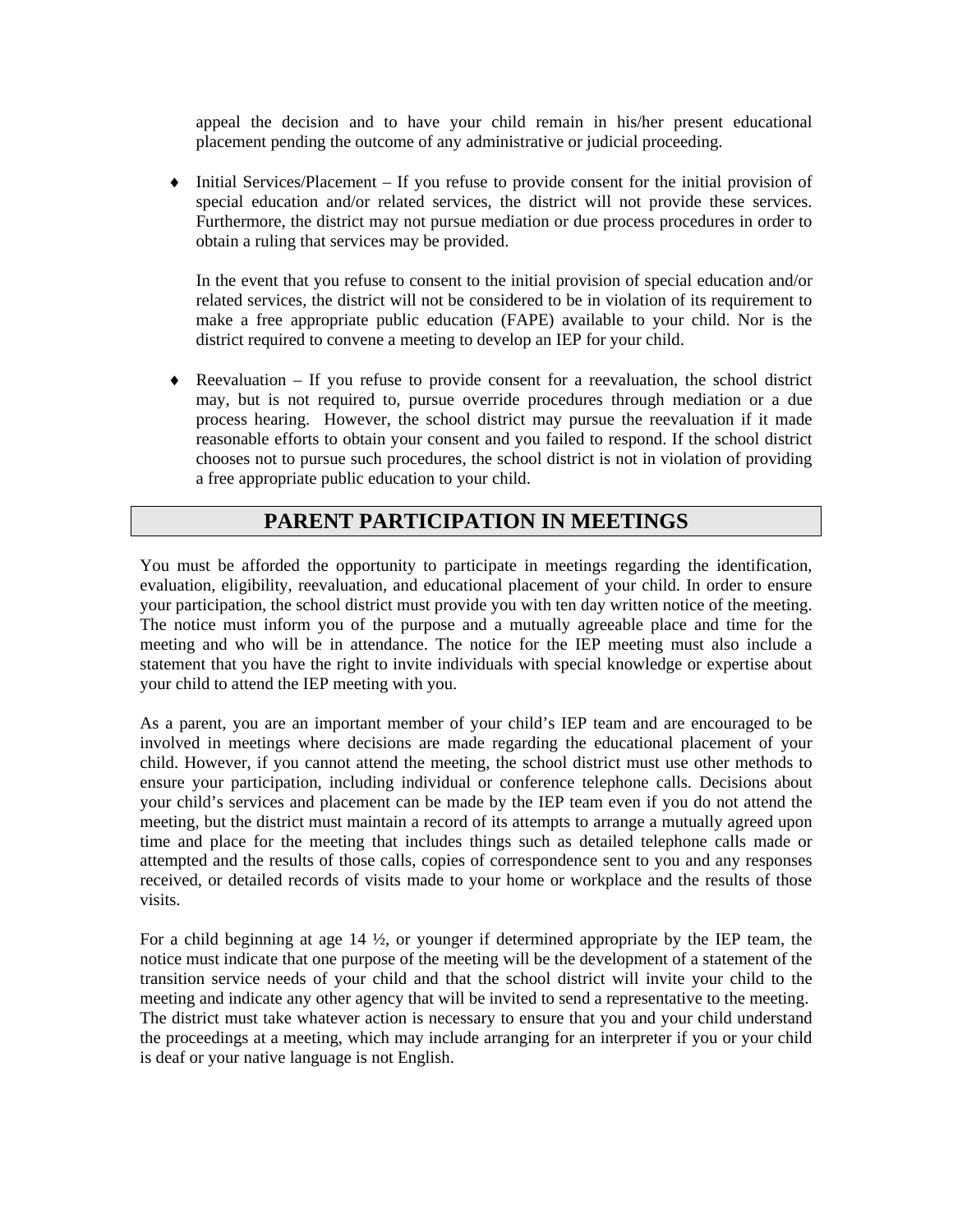The IEP team must meet at least once a year and must have an IEP for your child in effect by the beginning of each school year. After the annual meeting, you and the school may agree not to convene an IEP meeting for the purpose of amending your child's IEP, and instead may amend or modify the IEP through a written document. The IEP team members must be informed of the changes. At any time, you may request an IEP meeting to be held at a time convenient for both you and the school.

## **EVALUATION PROCEDURES**

Your school district must use a variety of evaluation tools and strategies when conducting an evaluation of your child. The evaluation must assess your child in all areas related to the suspected disability. The school district must use technically sound instruments and procedures that are not biased against your child because of race, culture, language, or disability. The materials and procedures must be provided and administered in the language and form most likely to provide accurate information on what your child knows and can do.

## **Initial Evaluation**

Either you or the school district may initiate a request for an initial evaluation of your child. If it is determined that an evaluation is necessary, the district must complete the evaluation within 60 school days of receiving your written consent.

The evaluation must be conducted by a team of qualified individuals and include your input. Your child will not be determined to be a child with a disability if lack of appropriate instruction in reading, math, or limited English proficiency are judged to be determinant factors.

### **Reevaluation**

At least every three years after the initial evaluation, the school must reevaluate your child, unless you and the school agree a reevaluation is unnecessary.

### **Independent Educational Evaluation**

An *independent educational evaluation* means an evaluation conducted by a qualified person who is chosen by you and is not employed by your school district.

You have the right to obtain an independent educational evaluation at public expense if you disagree with an evaluation obtained by the local district. When you request the school district pay for an independent educational evaluation, the school must either pay for it or request a due process hearing without unnecessary delay to show that its evaluation is appropriate. The school district may ask you why you object to its evaluation, but cannot unreasonably delay or deny the evaluation by requiring you to explain your disagreement.

If the district agrees to pay for the independent educational evaluation, it must provide to you, upon your request, information about where an independent educational evaluation may be obtained. Whenever an independent evaluation is at public expense, the criteria under which the evaluation is obtained, including the location of the evaluation and the qualifications of the examiner, must be the same as the criteria which the district uses when it initiates an evaluation.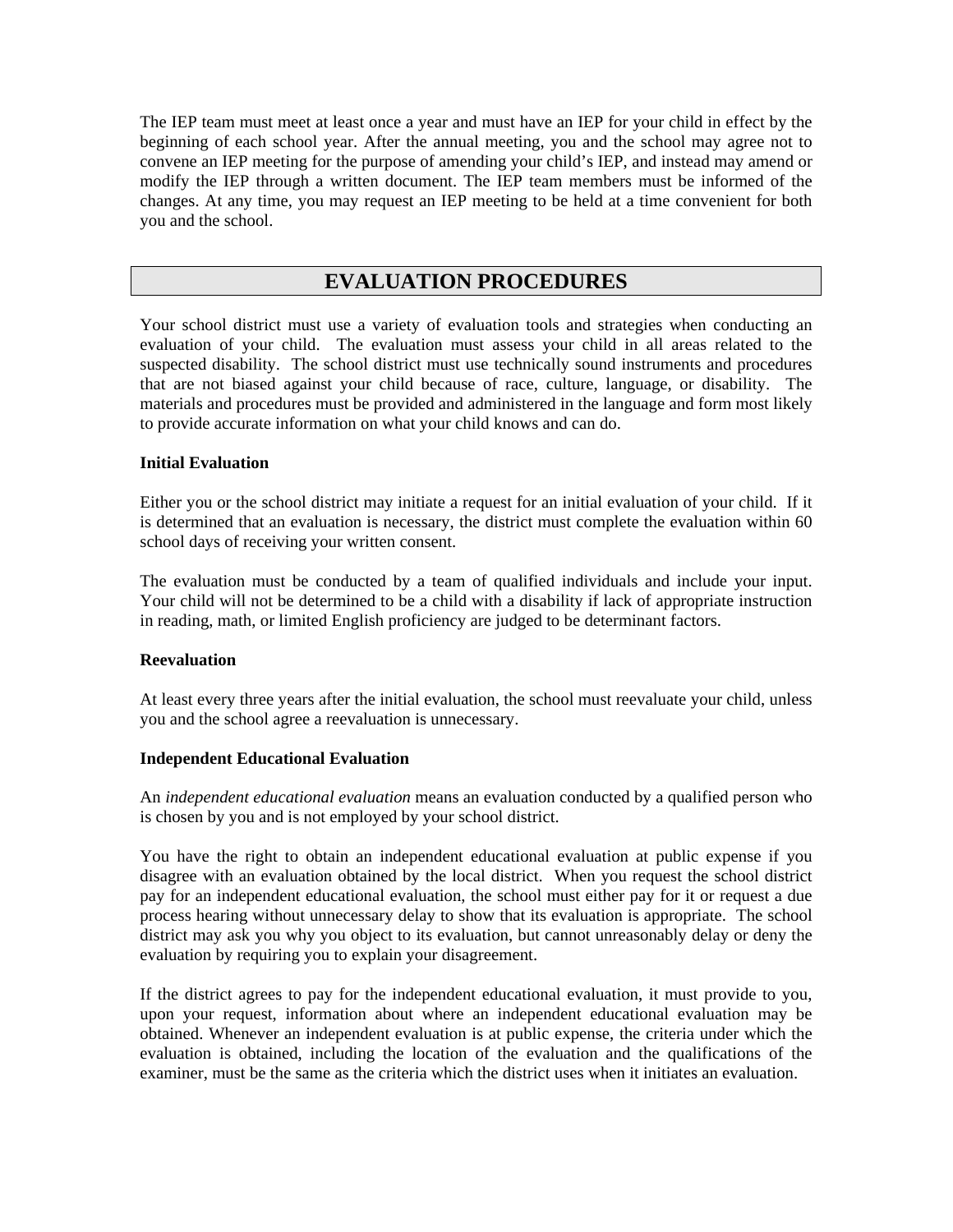If the district initiates a due process hearing and the hearing officer orders an evaluation, the cost of the evaluation must be at public expense. If the final decision of the hearing officer is that the district's evaluation is appropriate, you still have the right to an independent educational evaluation, but at your own expense.

If you obtain an independent educational evaluation at private expense, the results of the evaluation must be considered by the district in any decision made with respect to the provision of a free, appropriate public education for your child. You may also present the independent educational evaluation as evidence in a due process hearing.

## **PRIVATE SCHOOL PLACEMENTS**

This section describes your child's rights when you voluntarily place him/her in a private school/facility.

### **Private School Placements When FAPE is Not an Issue**

All children with disabilities residing in the State, who are in need of special education and related services, including children attending private schools, must be located, identified, and evaluated. This process, called *Child Find*, is the responsibility of the public school district where your child's private or home school is located. If your child is determined eligible for special education services, *Child Find* includes the right to a three-year reevaluation. The rights described in this document related to identification and evaluation apply even when you place your child in a private school/facility.

However, when you choose to place your child with a disability in a private school, your child does not have a right to receive any of the special education or related services he or she would receive if enrolled in the public school. Some special education services may be available to your child while enrolled in the private school, but the type and amount will be limited by how the public school where your child's private school is located decides to serve private school students. The school's decision is made after consulting with representatives of private schools and a representative group of parents of private school children with disabilities. The school determines how to use the limited federal funds that are designated for private school services. If a public school elects to provide any type of service to your child, then a *services plan* must be developed. The services plan includes goals and those elements of a traditional IEP that are appropriate for your child and the services to be provided.

### **Private School Placements When FAPE Is an Issue**

If you enroll your child in a nonpublic elementary or secondary school due to your belief that a free, appropriate public education was not being provided, the following may be applicable:

• A court or hearing officer may require the district to reimburse you for the cost of that enrollment if it is found that the district did not make a free, appropriate public education available in a timely manner prior to that enrollment.

The amount of reimbursement awarded by the hearing officer may be reduced or denied: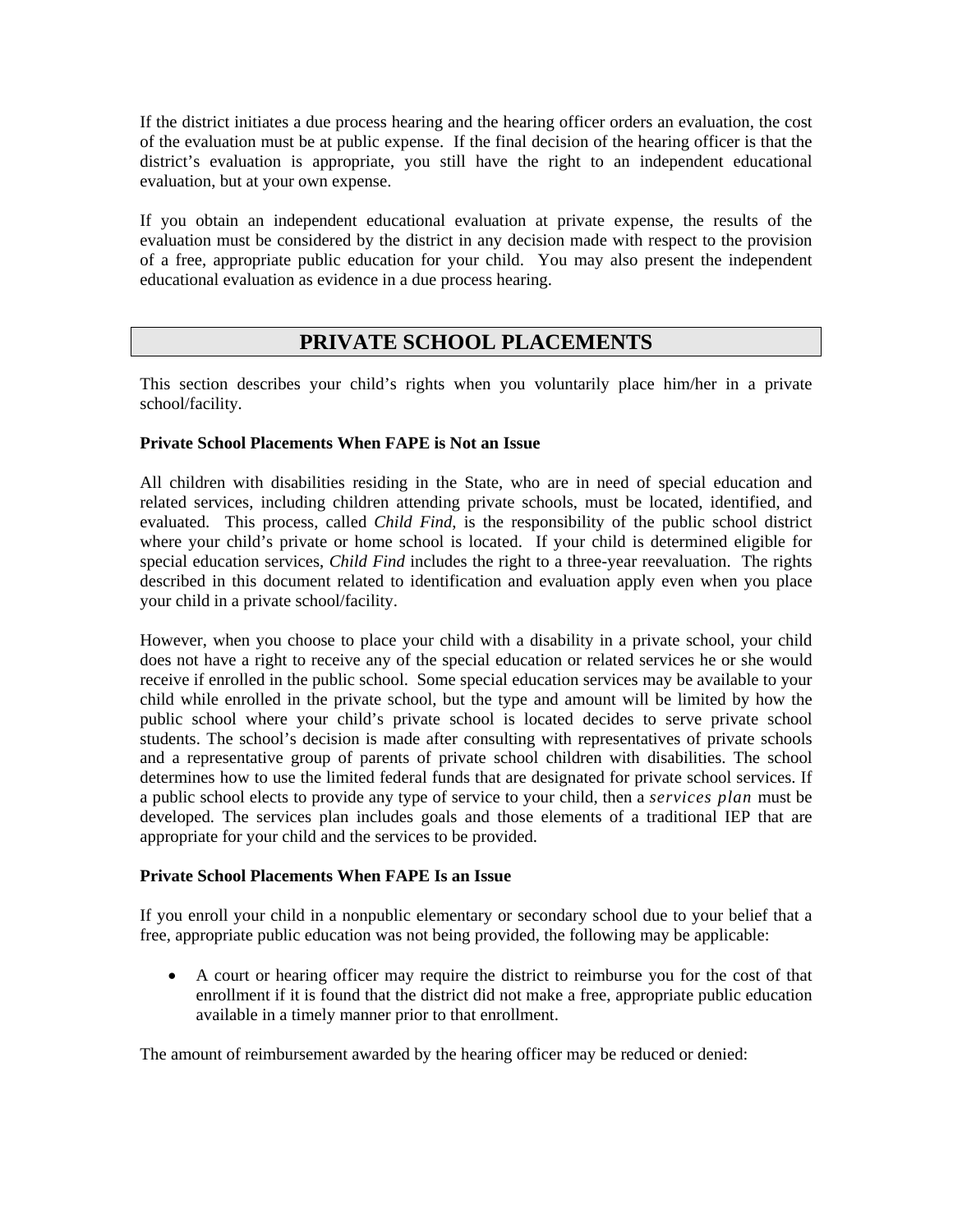- If, at the most recent IEP meeting you attended prior to the removal of your child from the public school, you did not inform the IEP Team that you were rejecting the placement proposed by the district, including stating your concerns and intent to enroll your child in a nonpublic school or facility;
- If 10 business days (including any holidays that occur on a business day) prior to the removal of the student from the public school, you did not give notice to the district of the information mentioned above;
- If prior to your removal of your child from the public school, the school district informed you of its intent to evaluate your child but you did not make him/her available for such evaluation; or
- Upon a judicial finding of unreasonableness with respect to actions taken by you.

The cost of reimbursement may **not** be reduced or denied for failure to provide such notice if:

- A parent/guardian cannot read and write in English;
- Compliance with the notice requirements would likely result in physical or serious emotional harm to your child;
- The school prevented you from providing such notice; or
- You were not made aware of the notice requirement mentioned above.

## **DISCIPLINE OF STUDENTS WITH DISABILITIES**

If your child's behavior impedes his/her learning or the learning of others, strategies including positive behavioral interventions and supports, must be considered in the development of your child's IEP.

### **Short Term Removals (10 Days or Less at a Time)**

If your child violates the student code of conduct, school personnel may remove him/her from the current placement for ten (10) days or less in a school year. The school district is not required to provide educational services during these removals unless services are provided to students without disabilities under similar circumstances.

### **Long Term Removals**

Removals totaling ten (10) days or more in a school year may or may not constitute a change in placement, depending upon the pattern of those removals and based on factors such as the length of each removal, the total amount of time your child is removed in a school year and the length of time between each removal.

Once the disciplinary removals total more than 10 school days, the school district must continue to provide educational services. School personnel, in consultation with at least one of your child's teachers, must determine the extent to which services are needed so as to enable your child to continue to participate in the general education curriculum, although in another setting, and to progress toward meeting the goals set out in the IEP during the removals.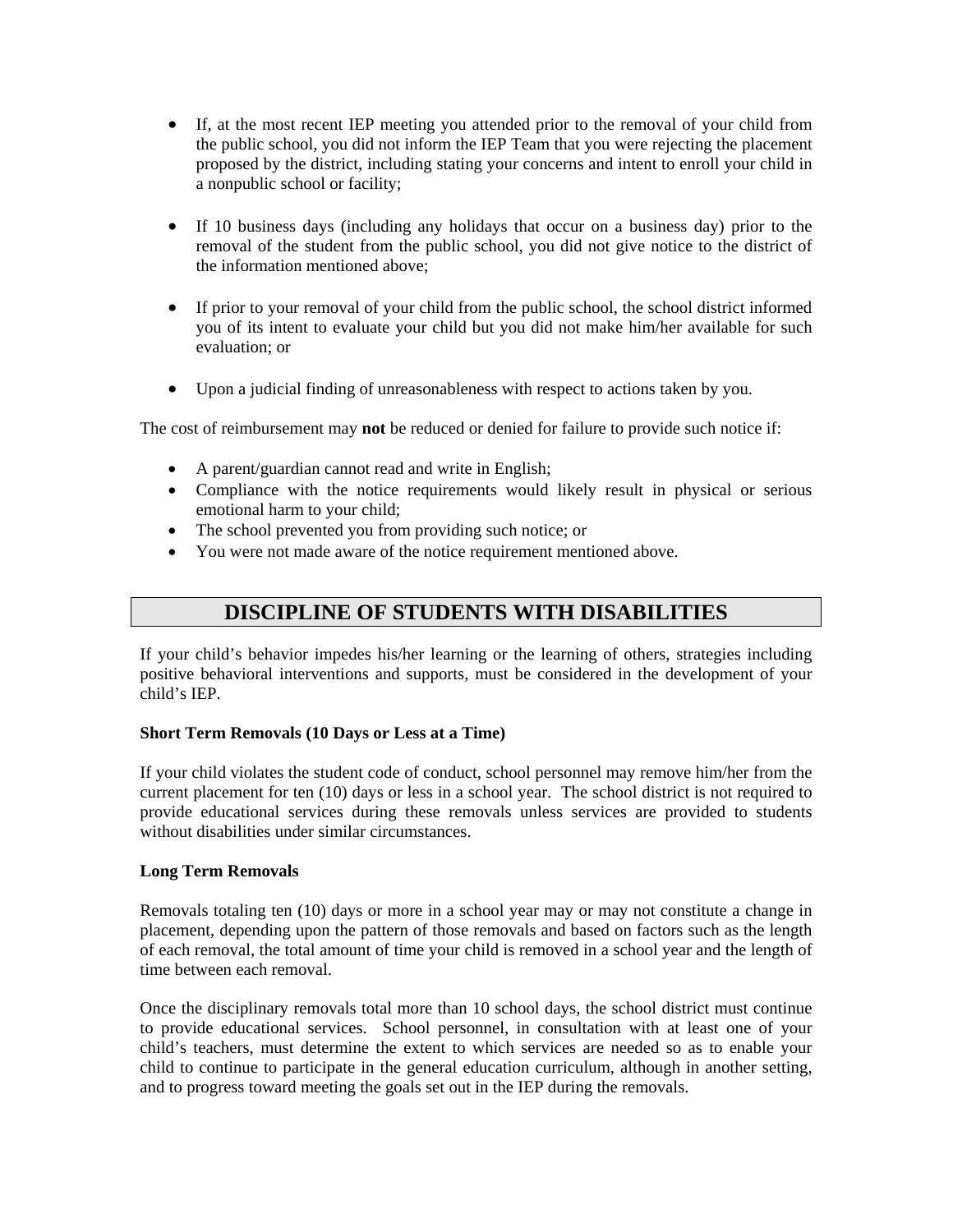Disciplinary removals beyond a total of ten school days during the school year may be considered a change in placement by school officials. If this occurs, the school district must notify you of its decision and provide you with a copy of the procedural safeguards on the same day that the decision to remove is made. School personnel, in consultation with at least one of your child's teachers, must determine the extent to which services are needed during the period of removal. Your child shall receive, as appropriate, a functional behavioral assessment and behavioral intervention services and modifications, which are designed to address the behavior violation so that it does not recur. Additionally, an IEP meeting must be convened as soon as possible, but no later than ten (10) school days after the decision to remove in order to conduct a manifestation determination review.

## **Manifestation Determination Review (MDR)**

When conducting a manifestation determination review, the IEP team shall consider all relevant information in your child's file, including your child's IEP, staff observations, and any relevant information supplied by you. The IEP team determines:

- ♦ If the behavior was caused by or had a direct and substantial relationship to your child's disability, or
- ♦ If the behavior was the direct result of the school district's failure to implement your child's IEP.

If the team determines that either of the above statements is applicable, then your child's behavior must be considered a manifestation of his/her disability.

### **A. Manifestation of the Disability**

Upon determination that the behavior was a manifestation of your child's disability, the IEP team shall:

- Conduct a functional behavioral assessment and implement a behavioral intervention plan, provided that the school district had not already conducted such an assessment prior to the determination of the behavior that resulted in change of placement,
- In the situation where a behavioral intervention plan is in place, review the behavioral intervention plan and/or modify the plan as necessary to address the behavior; and
- Return your child to the placement from which he/she was removed, unless you and the school district agree to a change of placement, except when the student has been removed to an interim alternative education setting for drugs, weapons and/or serious bodily injury (see below for more information on interim alternative educational setting).

### **B. Not a Manifestation of the Disability**

If it is determined that the behavior of your child was not related to his/her disability, pertinent disciplinary procedures may be applied in the same manner they would be for students without disabilities—**except** that students with disabilities must continue to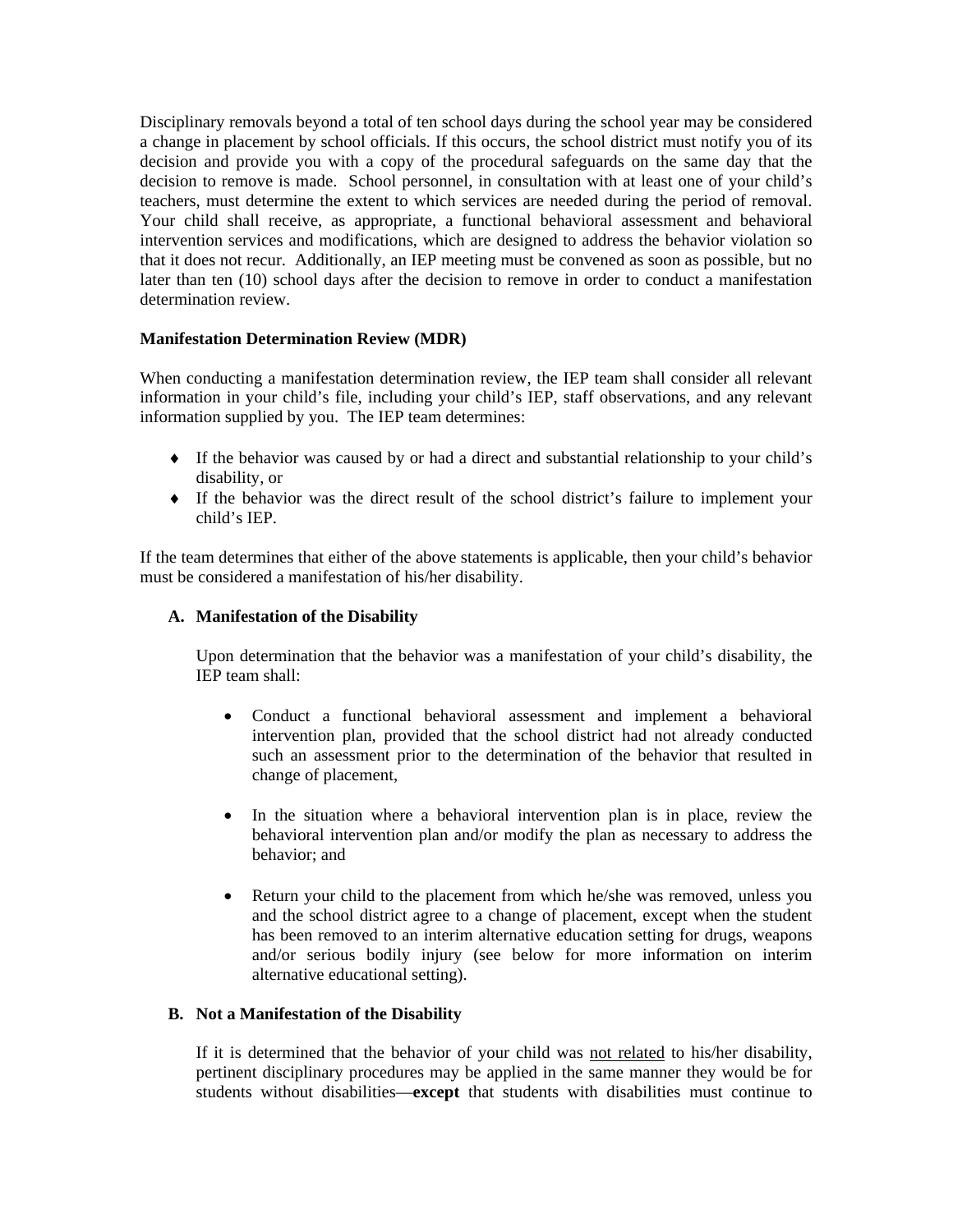receive a free appropriate public education if removed for more than 10 school days in that school year.

If the local district initiates pertinent disciplinary procedures that apply to all students, the district must ensure that special education and disciplinary records of your child are transmitted for consideration by the person(s) making the final determination about the action.

### **Expedited Due Process Hearing**

If you disagree with any decision regarding disciplinary placement or the manifestation determination review, you have the right to request an expedited due process hearing. The local district or ISBE must arrange for an expedited hearing when you make a request in writing.

Additionally, if the school district believes that maintaining your child in his or her current placement is substantially likely to result in injury to your child or to others, the school may request an expedited due process hearing to change your child's placement to an interim alternative educational setting. The hearing officer may order the placement even if your child's behaviors are a manifestation of his or her disability.

The expedited hearing must occur within 20 school days of the date the hearing is request and must result in a determination within 10 school days after the hearing.

#### **Interim Alternative Educational Setting (IAES)**

An interim alternative educational setting is a different location where educational services are provided for a specific time period for disciplinary reasons. This setting will be determined by the IEP team and must be selected so as to enable your child to continue to progress in the general curriculum, although in another setting, and to continue to receive those services and modifications including those described in the current IEP that will enable him or her to meet IEP goals. The alternative setting must also include services and accommodations to address the behavior which resulted in the removal.

School personnel may remove your child from his/her current education placement to an interim alternative educational setting without your consent if he/she:

- ♦ Carries a weapon to school or to a school function,
- Knowingly possesses or uses illegal drugs, or sells or solicits the sale of a controlled substance, while at school or at a school function, and/or
- Has inflicted serious bodily injury upon another person while at school or at a school function.

Removal to an interim alternative educational setting shall not be more than 45 school days without regard to whether the behavior is determined to be a manifestation of his/her disability.

If you disagree with the decision and request an expedited due process hearing to challenge the decision, your child will remain in the interim alternative educational setting during the pendency of the hearing unless you and the school district agree otherwise or until the 45 school day time period expires. A school district may seek subsequent expedited hearings and alternative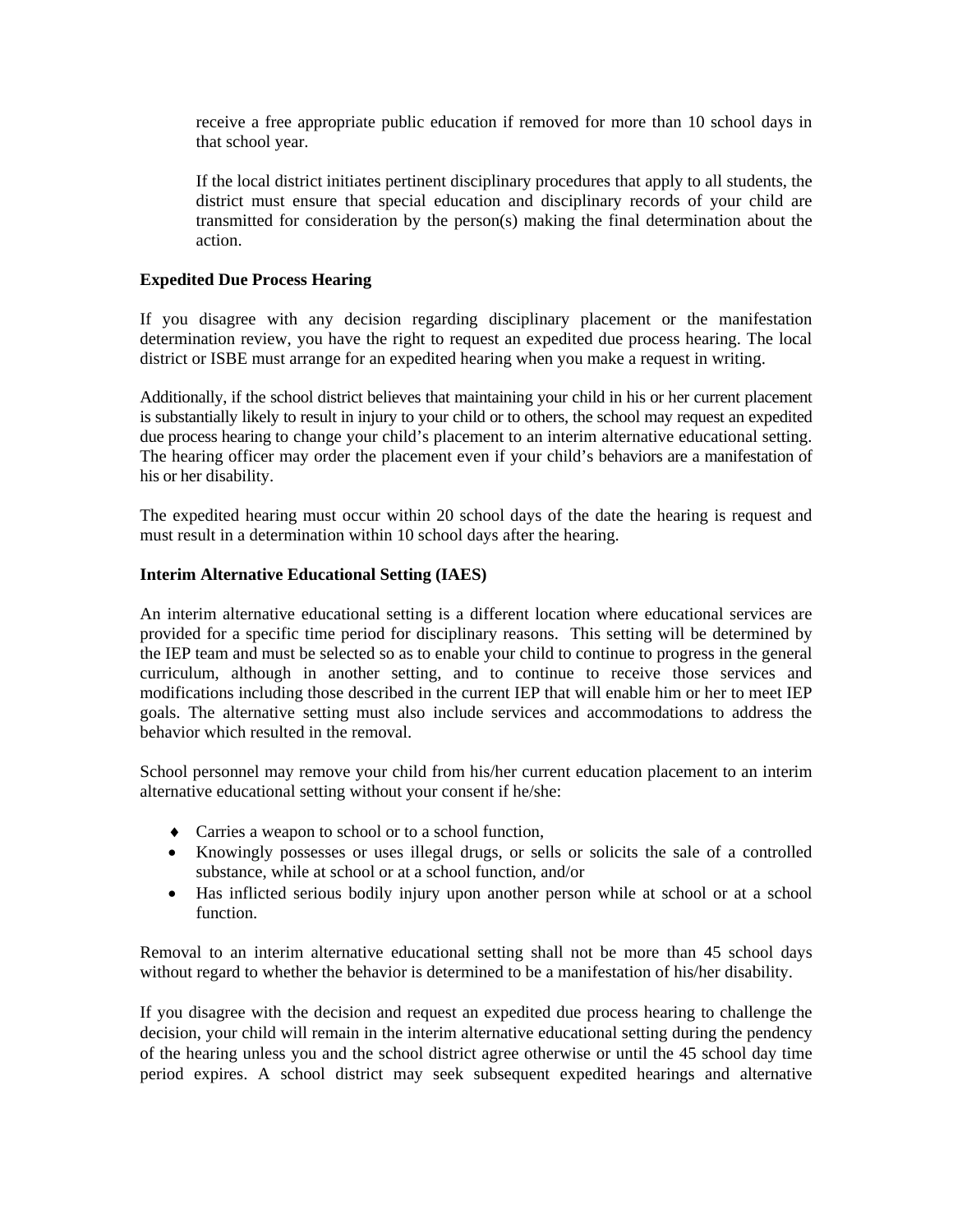placements if after the first 45 school day term has expired the school district believes your child is still dangerous.

## **Protections for Students Not Yet Eligible for Special Education and Related Service**

If your child has not been found eligible for special education but the district has knowledge that your child is disabled before a behavior occurred for which disciplinary action is being taken, you may assert the same protections in discipline afforded to a student with a disability. The school district is considered to have knowledge of a disability if:

- ♦ you have expressed concerns in writing (or orally if a parent/guardian can not read or write) that your child needs special education and related services,
- ♦ your child's behavior or school performance shows the need for special education,
- ♦ you have requested an evaluation to determine if your child needs special education, or
- ♦ one of your child's teachers or other district staff has made a request for special education services to the special education director or other appropriate district personnel.

The school district is not considered to have knowledge of a disability if:

- ♦ you have not allowed an evaluation of your child,
- ♦ you have refused services,
- ♦ an evaluation was conducted and it was determined that your child does not have a disability, or
- ♦ it was determined that an evaluation was not needed and you were informed in writing of the determination.

If, prior to taking disciplinary action against a student, the local district had no knowledge that the student was a student with a disability, the student may be subjected to the same disciplinary procedures as those applied to students without disabilities who engaged in comparable behaviors.

An evaluation requested during the time period in which the student is subjected to disciplinary procedures must be conducted in an expedited manner. However, the student must remain in the educational placement determined by school authorities pending results of the evaluation. If the student is determined to be a student with a disability based on the evaluation, the local district must provide appropriate special education and related services.

### **Referral to and Action by Law Enforcement and Judicial Authorities**

Local districts or other agencies are not prohibited from reporting a crime committed by a student with a disability to appropriate authorities. In addition, state law enforcement and judicial authorities are not prevented from exercising their responsibilities regarding the application of federal and state law to crimes committed by a student with a disability.

Local districts or other agencies reporting a crime committed by a student with a disability must ensure that copies of the special education and disciplinary records of the student are transmitted to the appropriate authorities for their consideration.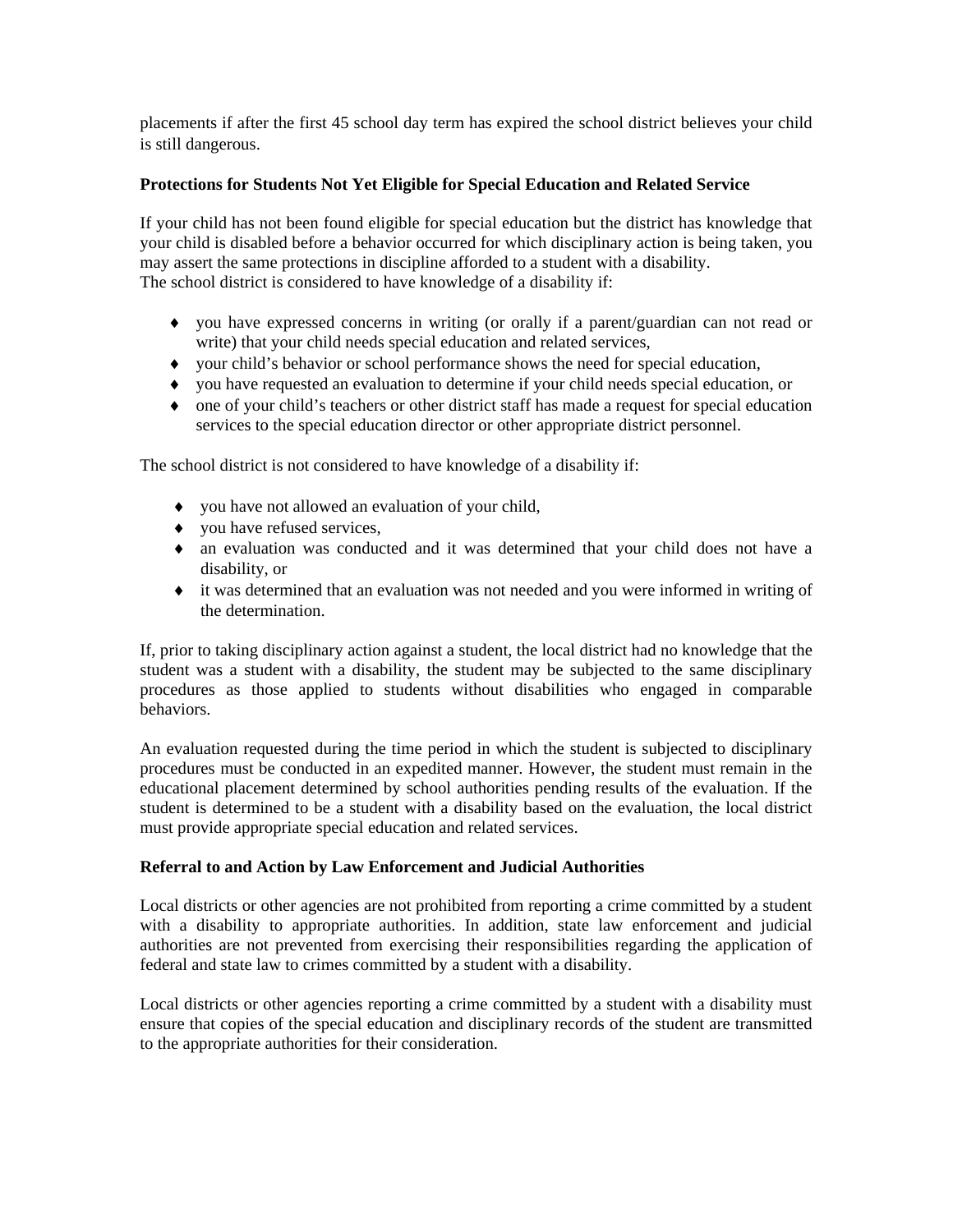# **COMPLAINT RESOLUTION**

Concerns with respect to any matter relating to the identification, evaluation or educational placement of a student or the provision of a free, appropriate public education to a student should be directed to the local school district.

You may file a signed, written complaint with the ISBE, alleging that the rights of your child or several children with disabilities have been violated. The following information must be included in a formal complaint:

- $\blacklozenge$  A statement alleging the violation(s) and the facts on which the statement is based.
- ♦ The names and addresses of the involved students and schools of attendance.
- ♦ The signature and contact information for the complainant.
- ♦ A proposed resolution for the problem.

The complaint must allege that the violation occurred not more than one year prior to the date on which the complaint is received. Upon receipt of a valid complaint, the ISBE will:

- ♦ Give you an opportunity to submit additional information regarding the allegations.
- ♦ Provide the district with the opportunity to offer a proposal to resolve the complaint and offer to engage the parent in mediation or alternative means of dispute resolution.
- ♦ Review all relevant information and make a determination as to whether the district violated a special education requirement.
- ♦ Issue a written decision which addresses each allegation and includes findings of fact and conclusions, the reasons for the ISBE's decisions and orders for any correction actions.

These actions will be conducted within a 60-day timeline, unless that time limit is extended under exceptional circumstances or if you and the district engage in another method of dispute resolution, such as mediation.

If a complaint is filed involving one or more issues that are also the subject of a due process hearing, those portions of the complaint will be held in abeyance pending the completion of the hearing. In addition, if an issue has been previously decided in a due process hearing involving the same parties, the decision from the hearing will be binding and that issue will not be investigated through the complaint process.

## **MEDIATION**

Illinois' mediation service is designed as a means of resolving disagreements regarding the appropriateness of special education and related services to children. You may request mediation whether or not there is a pending due process hearing, but mediation cannot be used to delay or deny a due process hearing. Both you and the school district must *voluntarily* agree to participate in the mediation process. This service is administered and supervised by the ISBE and is provided at no cost to either you or the school district.

The mediation will be conducted by a qualified and impartial mediator who is trained in effective mediation techniques and is knowledgeable in laws and regulations relating to the provision of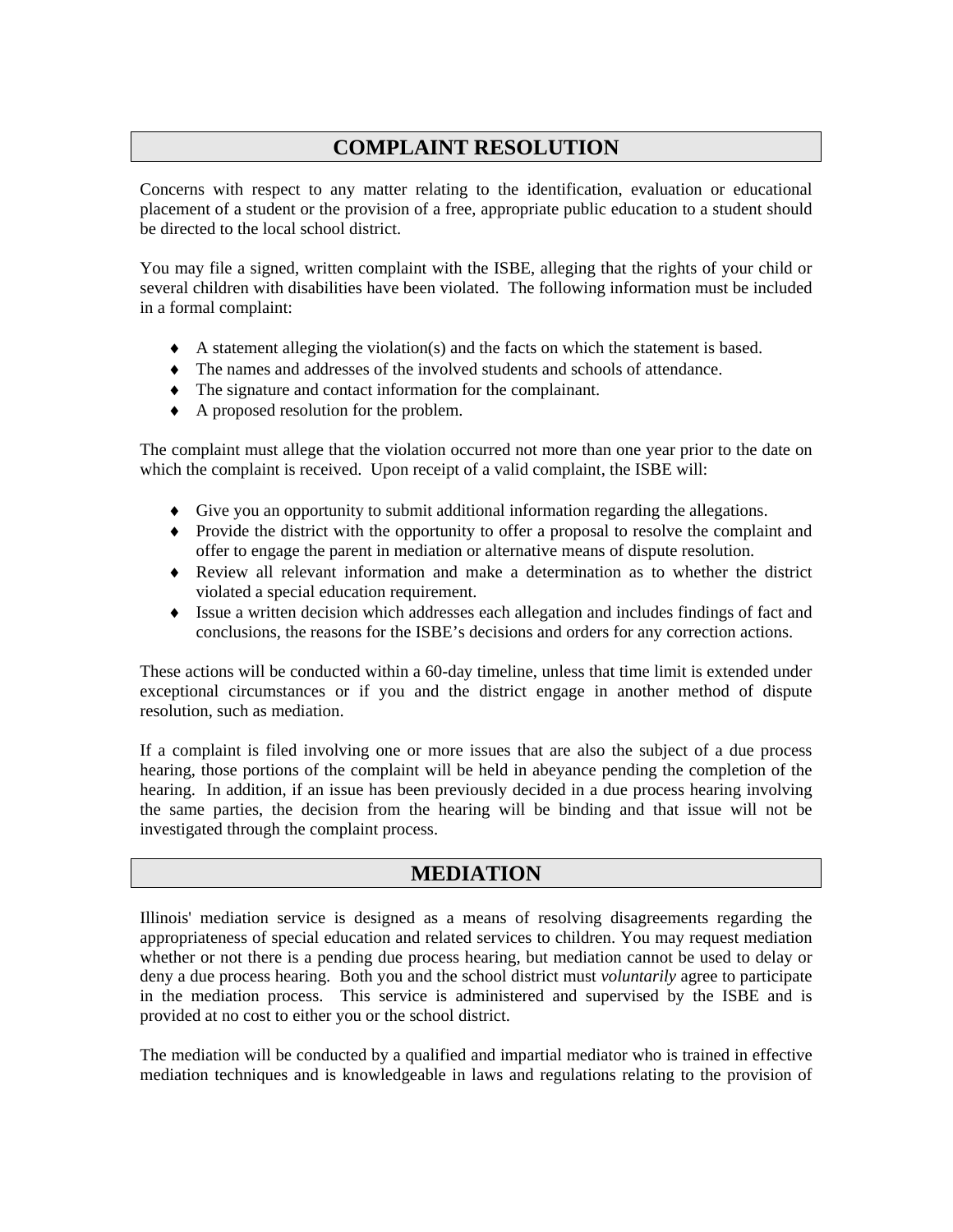special education and related services. The mediator is an impartial third party and has no authority to force any action by either party.

The number of participants shall generally be limited to three persons per party. You may bring an attorney, advocate, interpreter, and other relevant parties. All discussions that occur during the mediation process shall be confidential and may not be used as evidence in *any subsequent due process hearing or civil proceeding.* 

You will not be asked to abandon basic beliefs about your child's ability during mediation; rather you will be asked to: (a) consider alternatives which could be included in your child's program, (b) listen to the concerns expressed by the other party, and (c) be realistic about your child's capabilities and the local district's obligations and resources.

If you resolve a dispute through the mediation process, an agreement will be written and signed by both you and a representative of the school district who has the authority to bind such agreement. Mediation agreements are legally binding and enforceable in any state court of competent jurisdiction or in a district court of the United States.

Efforts to mediate the disagreement will not be admissible as evidence at any subsequent administrative or civil proceeding except for the purpose of noting the mediation which did occur and the terms of any written agreement(s) which were reached as a result of mediation. The mediator may not be called as a witness at *any subsequent administrative or civil proceeding.* 

If you wish to request mediation services or to learn more about the mediation system, you may contact the Division of Special Education Services, Illinois State Board of Education, at 217/782- 5589 or toll-free for parents at 866/262-6663.

## **DUE PROCESS HEARING**

### **Requesting a Due Process Hearing**

In addition to the use of mediation and the state complaint procedures, you also have the right to request an impartial due process hearing. A due process hearing is a legal process in which a hearing officer gathers evidence and hears testimony from both you and the school district in order to make a legally binding decision. Either you or the school district may initiate a due process hearing regarding the district's proposal or refusal to initiate or change the identification, evaluation, or educational placement of a student or the district's provision of a free, appropriate public education.

A request for a hearing must be made in writing to the superintendent of the district in which you and your child reside and must include the following information:

- The name and address of the student;
- The name of the school attended;
- A description of the nature of the problem about which you are complaining that relates to the proposed initiation or change, including facts relating to the problem; and
- A proposed resolution of the problem to the extent known and available to the parent at the time.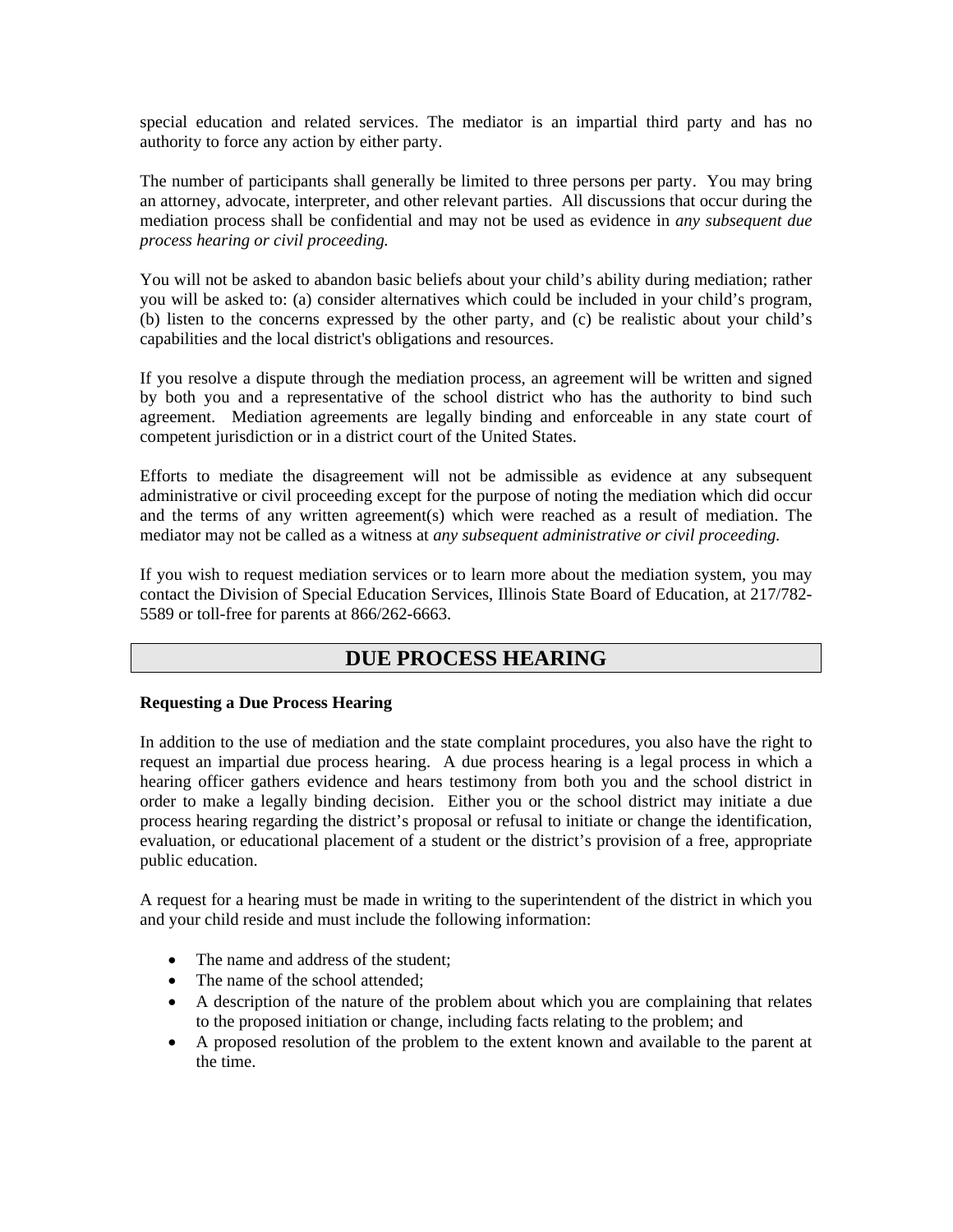Within 5 school days of receipt of the request for a hearing, the district will contact ISBE by certified mail to request the appointment of an impartial due process hearing officer. A model form for requesting a due process hearing shall be made available upon request.

Within 5 calendar days of filing your hearing request with the district, you are permitted the right to file an amended hearing request that may cover issues that were not raised in your initial hearing request. After 5 calendar days, you will only be allowed to file an amended hearing request with the agreement of the district, or with the authorization of the hearing officer. If you file an amended hearing request that raises issues other than issues in your initial hearing request, you will be required to restart all hearing timelines and potentially complete new resolution sessions and prehearing conferences (see below).

## **Resolution Meetings**

Prior to the impartial due process hearing, the district will convene a meeting with you and relevant members of the IEP Team who have specific knowledge of the facts identified in the request for a due process hearing. The purpose of the resolution meeting is for you to discuss your request for the hearing and the facts that form the basis of the request so that the school district has the opportunity to resolve the dispute.

The resolution meeting shall:

- Be conducted within 15 days of receiving the district's notice of the request for a due process hearing;
- Include a representative of the district who has decision-making authority;
- Not include district attorney unless you are also accompanied by an attorney;
- Allow you to discuss your request for a due process hearing.

You and the district may mutually agree in writing to waive the resolution meeting or agree in writing to use the mediation process as described above. Please note that you may use mediation at a later date if the resolution session proves unsuccessful.

If a resolution is reached, the parties must execute a legally binging agreement that is signed by both you and a representative of the district who has the authority to bind the district. The signed agreement is normally enforceable in any State court of competent jurisdiction or in a district court of the United States. However, either party may void such agreement within three (3) business days of signing the agreement by providing notice of the intent to void the agreement in writing to the other party.

If the school district has not resolved the request for due process hearing to your satisfaction within thirty (30) days of the receipt of the request, the due process hearing will continue. The due process hearing timelines will begin at the expiration of the 30 day period.

Except where you and the school district have jointly agreed to waive the resolution meeting or to use mediation and where you have filed the request for due process hearing, your failure to participate in the resolution meeting will delay the timelines for the resolution process and due process hearing until the meeting is held. In rare instances, a hearing officer could dismiss your hearing request if it is determined that you have intentionally hindered the district's ability to conduct the resolution session.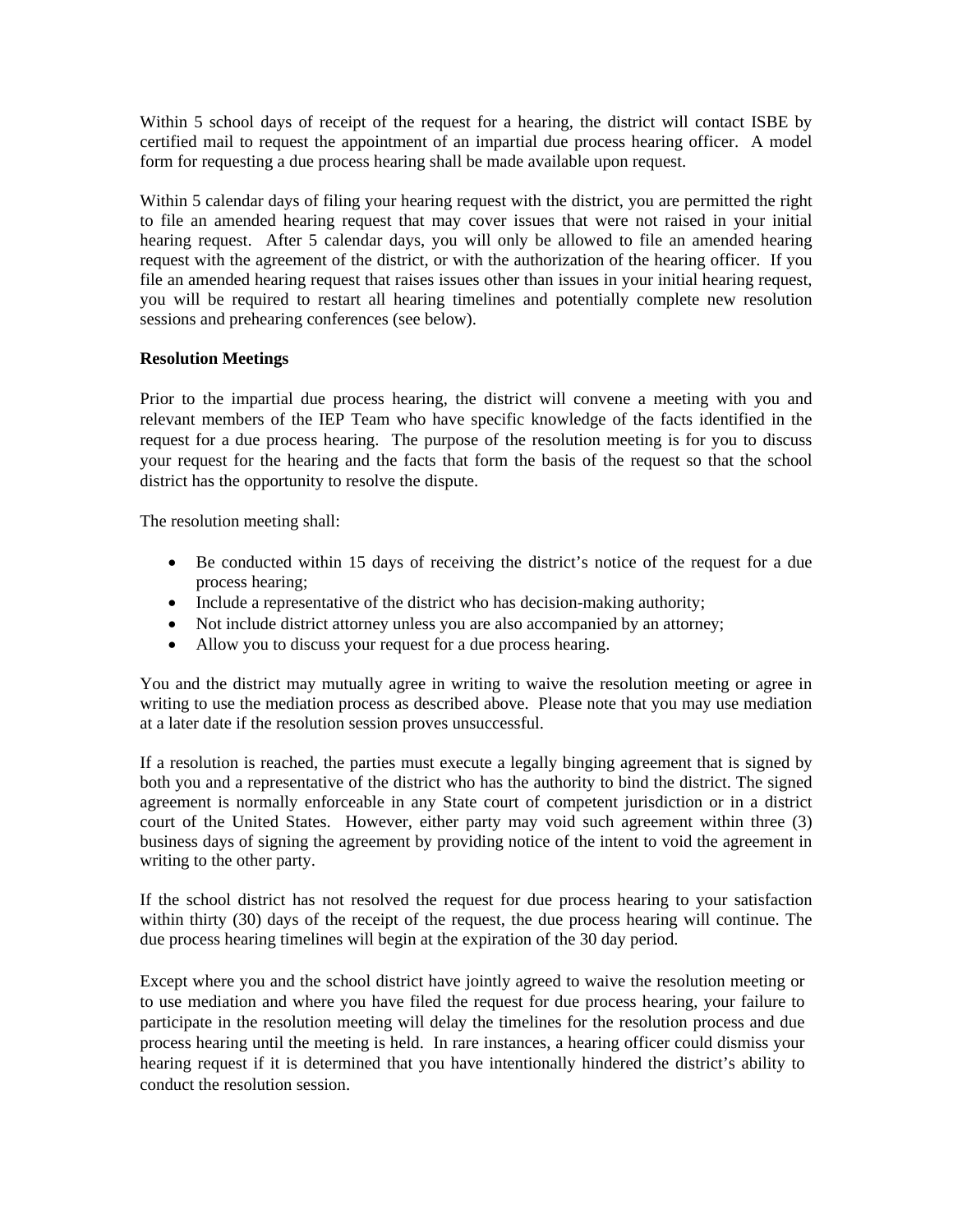### **Appointment of an Impartial Due Process Hearing Officer**

An impartial hearing officer will be appointed by ISBE to conduct the hearing. The hearing officer cannot be an employee of any agency involved in the education or care of your child and cannot have any personal or professional interest that would conflict with objectivity in the hearing.

A party to a due process hearing will be permitted one substitution of a hearing officer as a matter of right. A request for a substitute hearing officer must be made in writing to ISBE within 5 days after you receive notification of the hearing officer's appointment. In the event that you and the district submit written requests on the same day and these are received simultaneously, ISBE will consider the substitution to have been at the request of the party initially requesting the hearing. The right of the other party to a substitution will be absolutely protected. When a party to the hearing submits a proper request for substitution, ISBE will select and appoint another hearing officer at random within 3 days.

When the appointed hearing officer is unavailable or removes himself/herself before the parties are notified of his/her appointment, ISBE will appoint a new hearing officer.

## **Pre-hearing Conference**

If you and the district are unable to reach an agreement through the resolution process, the due process hearing requirements shall proceed. Unless a permissible extension of time is granted by the hearing officer, a hearing decision must be rendered within 45 days after the close of the resolution session process described above. Prior to conducting the hearing, the hearing officer must conduct a prehearing conference with the parties.

Within 5 days after receiving written notification by ISBE, the appointed hearing officer must contact the parties to determine a time and place to convene the pre-hearing conference. The prehearing conference may be conducted by telephone or in-person at the discretion of the hearing officer in consultation with the both you and the district. At the prehearing conference, you, as well as the district, will be expected to disclose the following:

- 1) The issues believed to be in dispute at the hearing;
- 2) The witnesses that may be called at hearing;
- 3) The list of documents that may be submitted to present the case at hearing.

Please note that if you raise issues at the prehearing conference that were not included in your hearing request, you may be required to submit an amended hearing request and to complete a new resolution session and prehearing conference at a later date. An amended hearing request may also result in a delay of the hearing. (See above, "Requesting a Due Process Hearing".)

At the conclusion of the prehearing conference, the hearing officer must prepare a report of the conference and enter it into the hearing record. The report must include, but need not be limited to:

- ♦ The issues, the order of presentation, and any scheduling accommodations that have been made for the parties or witnesses;
- ♦ A determination of the relevance and materiality of documents or witnesses, if raised by a party or the hearing officer; and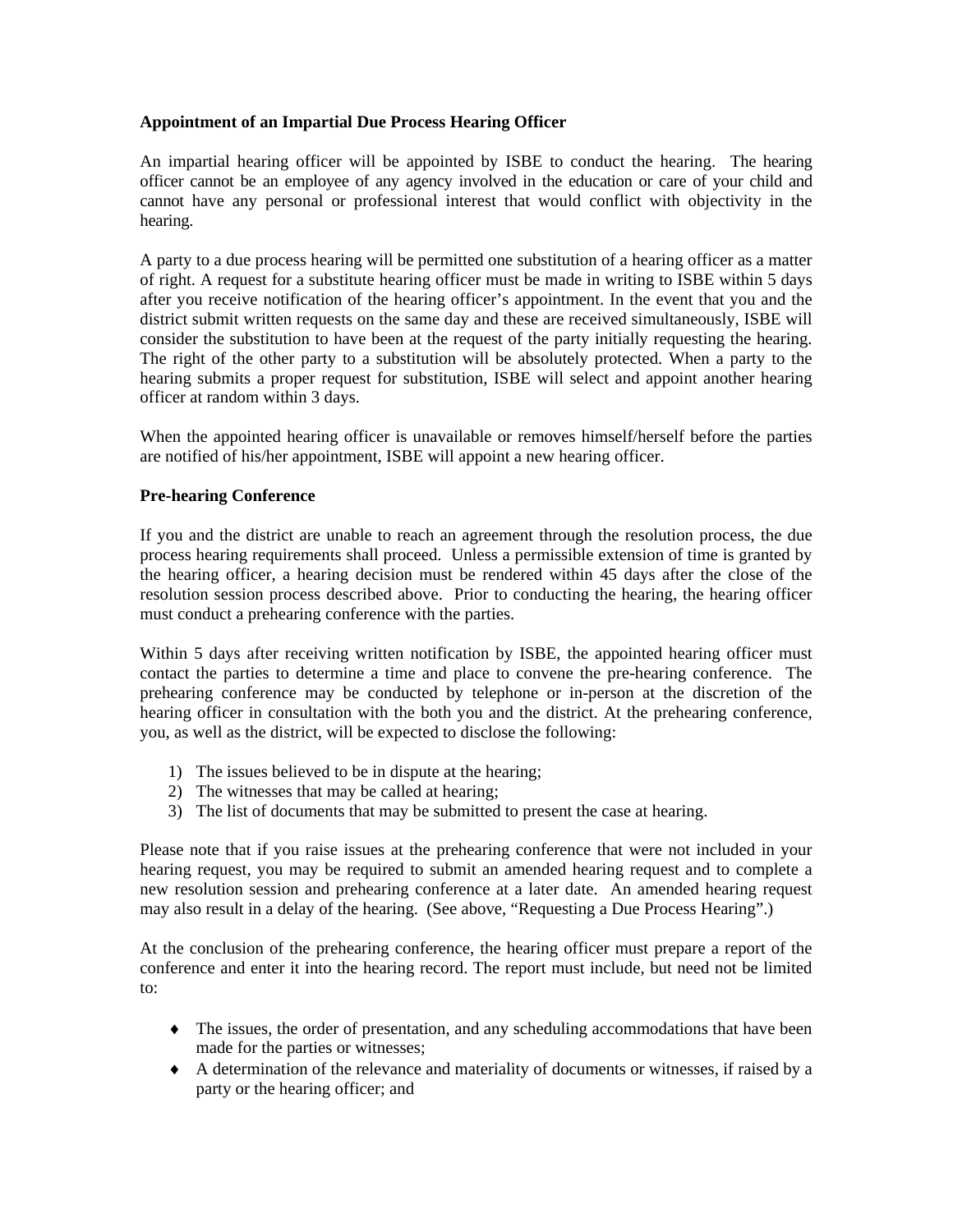♦ A listing of the stipulated (or agreed) facts as discussed during the pre-hearing conference.

## **Rights Prior to the Hearing**

You have the right to:

- Be accompanied and advised by counsel and by individuals with special knowledge with respect to the problems of students with disabilities;
- Inspect and review all school records pertaining to the student and obtain copies of any such records;
- Have access to the district's list of independent evaluators and obtain an independent evaluation of the student at your own expense;
- Be advised at least 5 days prior to the hearing of any evidence to be introduced;
- Compel the attendance of any local school district employee at the hearing, or any other person who may have information relevant to the needs, abilities, proposed program, or the status of the student;
- Request that an interpreter be available during the hearing;
- Maintain the placement and eligibility status of the student until the completion of all administrative and judicial proceedings; and
- Request an expedited hearing to change the placement of your child or if you disagree with the district's manifestation determination or the district's removal of the student to an interim alternative educational setting.

### **Rights During the Hearing**

You have the right to:

- Have a fair, impartial, and orderly hearing;
- Have the opportunity to present evidence, testimony, and arguments necessary to support and/or clarify the issue in dispute;
- Close the hearing to the public;
- Have your child present at the hearing;
- Confront and cross-examine witnesses; and
- Prohibit the introduction of evidence not disclosed at least 5 days prior to the hearing.

### **The Hearing**

ISBE and the hearing officer must ensure that a hearing is held within 45 days after receipt of a request for a hearing, unless the hearing officer grants a specific time extension at the request of either party. Within 10 days after the conclusion of the hearing, the hearing officer must issue a written decision which sets forth the issues in dispute, findings of fact based upon the evidence and testimony presented, and the hearing officer's conclusions of law and orders. The hearing officer must make a determination about all issues raised in the hearing request (unless settled by the parties prior to hearing) as well as the overall determination of whether the district has provided the student a free appropriate public education based on the facts of the case.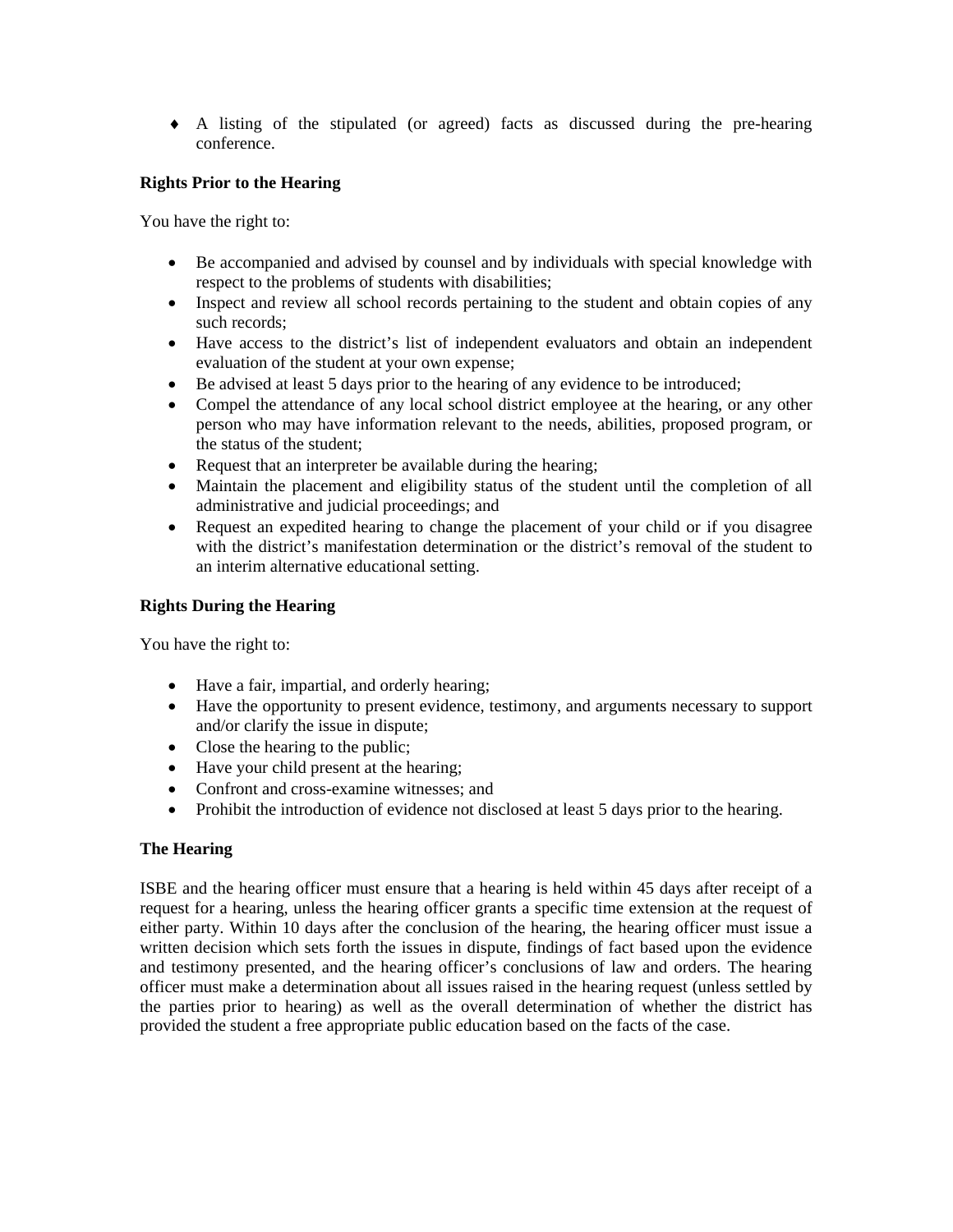### **Expedited Hearings**

As described above (see "Discipline of Students with Disabilities") an expedited hearing may be requested when you have a disagreement about the district's decision to remove your child from the current educational placement due to disciplinary issues. Expedited hearings have a number of similarities with, but several major differences from, regular due process hearings. The principal differences with regular due hearings are the following:

- The resolution session must be convened within seven (7) calendar days of the filing of the expedited hearing request;
- The hearing must be conducted within 20 school days of the filing of the hearing request;
- The hearing decision must be rendered within 10 school days of the close of the hearing;
- No substitution of the appointed hearing officer may be requested.

## **Request for Clarification**

After a decision is issued, the hearing officer will retain jurisdiction over the case for the sole purpose of considering a request by either party for clarification of the final decision. You may request clarification of the final decision, by submitting the request in writing to the hearing officer within 5 days after receipt of the decision. The request for clarification must specify the portions of the decision for which you seek clarification. A copy must be mailed to all parties involved in the hearing and to ISBE. The hearing officer must issue a clarification of the specified portion of the decision or issue a denial of the request in writing within 10 days of receipt of the request.

## **Appealing the Decision**

Following a due process hearing, a party dissatisfied with the hearing officer's final order has the right to initiate a civil action. Civil action can be brought in any State court of competent jurisdiction, or a United States District Court within 120 days after a copy of the decision is mailed to the parties. Procedures for filing such actions are available from the office of the clerk for the court in which the filing is to be made.

### **Stay of Placement**

During a pending due process hearing or any judicial proceeding, your child must remain in his/her present educational placement with the eligibility status and special education and related services that were provided at the time of the filing of the hearing request. However, if the district changed the student's placement in response to a disciplinary incident and this placement is subject to an expedited hearing, the district's new placement will be maintained pending the final decision in the expedited hearing. (Please see above, "Discipline of Students with Disabilities")

## **Award of Attorneys' Fees**

In any action or proceeding brought under the Individuals with Disabilities Education Act, a court of competent jurisdiction may award reasonable attorneys' fees. Attorneys fees are fees incurred by your attorney (this does not include an unlicensed advocate or other non-attorney representative) in connection with his or her representation of your interests in the due process hearing proceedings. A court may award such fees: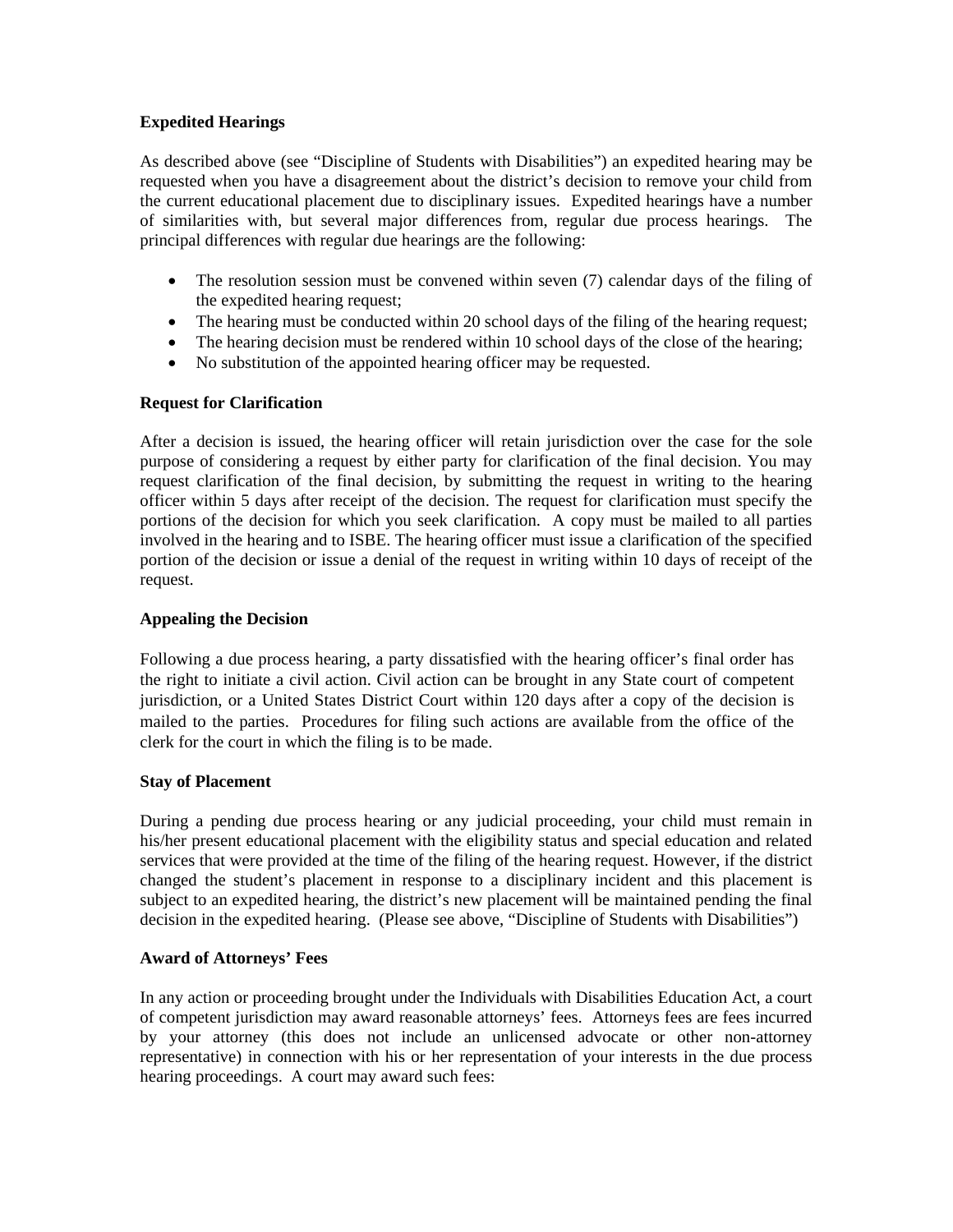- To the parent or guardian of a student with disabilities who is the prevailing party;
- To the prevailing party who is a State educational agency or district against the attorney of a parent who files a complaint or subsequent case of action that is frivolous, unreasonable, or without foundation;
- To a prevailing State educational agency or district against the attorney of a parent, or against the parent, if the parent's complaint or subsequent cause of action was presented for any improper purpose, such as to harass, to cause unnecessary delay or to needlessly increase the cost of litigation.

Fees awarded shall be based on rates prevailing in the community in which the action or proceeding arose for the kind and quality of services furnished. Attorney fees may be reduced by the court based on a number of factors including unreasonable rates charged, unnecessarily protracted proceedings, or the existence of a settlement agreement between the parties. You are urged to discuss these matters with your attorney.

## **EDUCATIONAL SURROGATE PARENTS**

A local school district must make reasonable attempts to contact the parent of a child who has been referred for, or is in need of, special education and related services. If the parent cannot be identified or located or the child is a ward of the state residing in a residential facility, an educational surrogate parent must be appointed by ISBE to ensure the educational rights of the child are protected. If the child is a ward of the state, a surrogate parent may alternatively be appointed by the judge overseeing the child's care. In the case of an unaccompanied homeless student, the district will appoint a surrogate parent. A child residing in a foster home or relative caretaker setting no longer requires the appointment of an educational surrogate parent. The foster parent or relative caretaker will represent the educational needs of each child placed in his/her home.

If your school appointed you to be a surrogate parent, all of the rights explained in this document belong to you. You may not be an employee of a public agency which is involved in the education or care of the child, may have no conflict of interest with the child, and must have the knowledge and skills necessary to ensure adequate representation of the child. If you are an employee of a residential facility, you may be selected as an educational surrogate parent for a child residing in that facility if that facility only provides non-educational care for the child.

As an educational surrogate parent, you may represent the child in all matters relating to the identification, evaluation, educational placement and the provision of a free, appropriate public education.

## **EDUCATIONAL RECORDS**

A local district is responsible for protecting the confidentiality of your child's educational records. As a parent, you have a right to inspect and review any educational records relating to your child which are collected, maintained or used by the district. The district shall comply with a request to review the educational record without unnecessary delay and before any meeting relating to the identification, evaluation, or placement of the student and, in no case, more than 15 school days after the request has been made. The right to inspect and review educational records includes: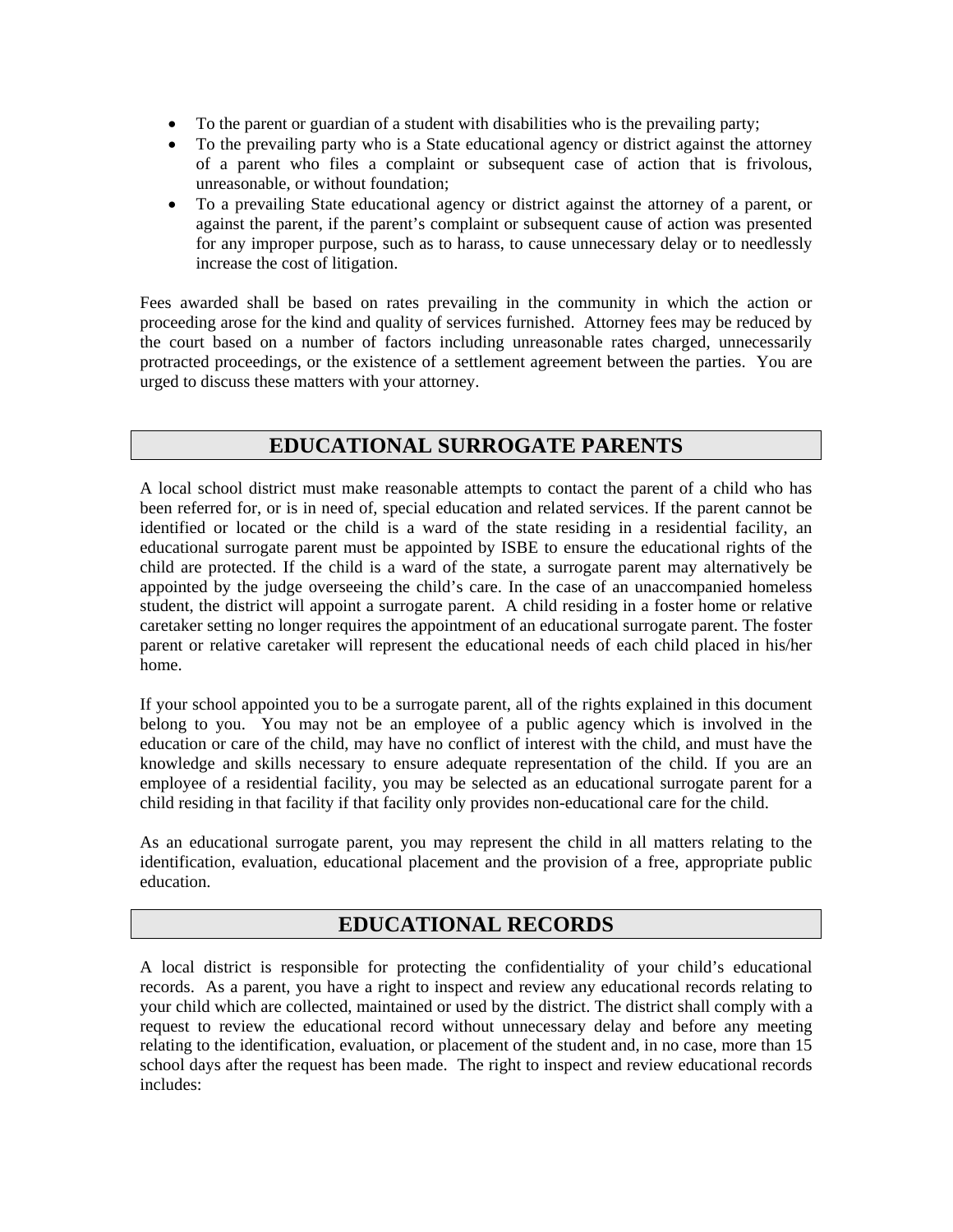- The right to a response from the school district to reasonable requests for explanations and interpretations of the records;
- The right to have your representative inspect and review the records; and
- The right to request that the school district provide copies of education records if failure to provide those copies would effectively prevent you from exercising your right to inspect and review the records at a location where they are normally maintained.

A local school district may presume that you have authority to inspect and review records relating to your child unless the school district has been advised that you do not have the authority under applicable state law governing such matters as guardianship, separation and divorce.

If any education record includes information on more than one student, you will be allowed to review only the information relating to your child or to be informed of that specific information.

A local school district must provide you, upon request, a list of the types and locations of the educational records collected, maintained or used by the district.

### **Fees for Searching, Retrieving, and Copying Records**

A local school district may not charge a fee to search for or retrieve information. However, a local school district may charge a fee of not more than \$.35 per page of the record which is copied if the fee does not effectively prevent you from exercising your right to inspect and review those records.

### **Record of Access**

A district may only release information with your consent unless otherwise allowed by state or federal law. A local school district must keep a record of parties obtaining access to educational records collected, maintained or used (except for parents and authorized employees of the local district), including the name of the party, the date access was given, and the purpose for which the party is authorized to use the records.

### **Amendment of Records at Parent's Request**

If you believe that information in your child's records are inaccurate or misleading or violates your child's rights, you may ask the school district to amend the record. The local school district must decide whether to amend the information within 15 school days from the date of receipt of your request. If the district refuses to amend the information in accordance with the request, it must inform you of the refusal and advise you of your right to a records hearing as set forth below.

The school district must, upon request, provide you with an opportunity for a records hearing to challenge information in your child's records. This is not a due process hearing and is not held before a hearing officer appointed by ISBE; rather it is a hearing held at the local level.

If, as the result of a records hearing, it is decided that the information is inaccurate, misleading or violates your child's rights, the school district must amend the information and inform you in writing that it has done so.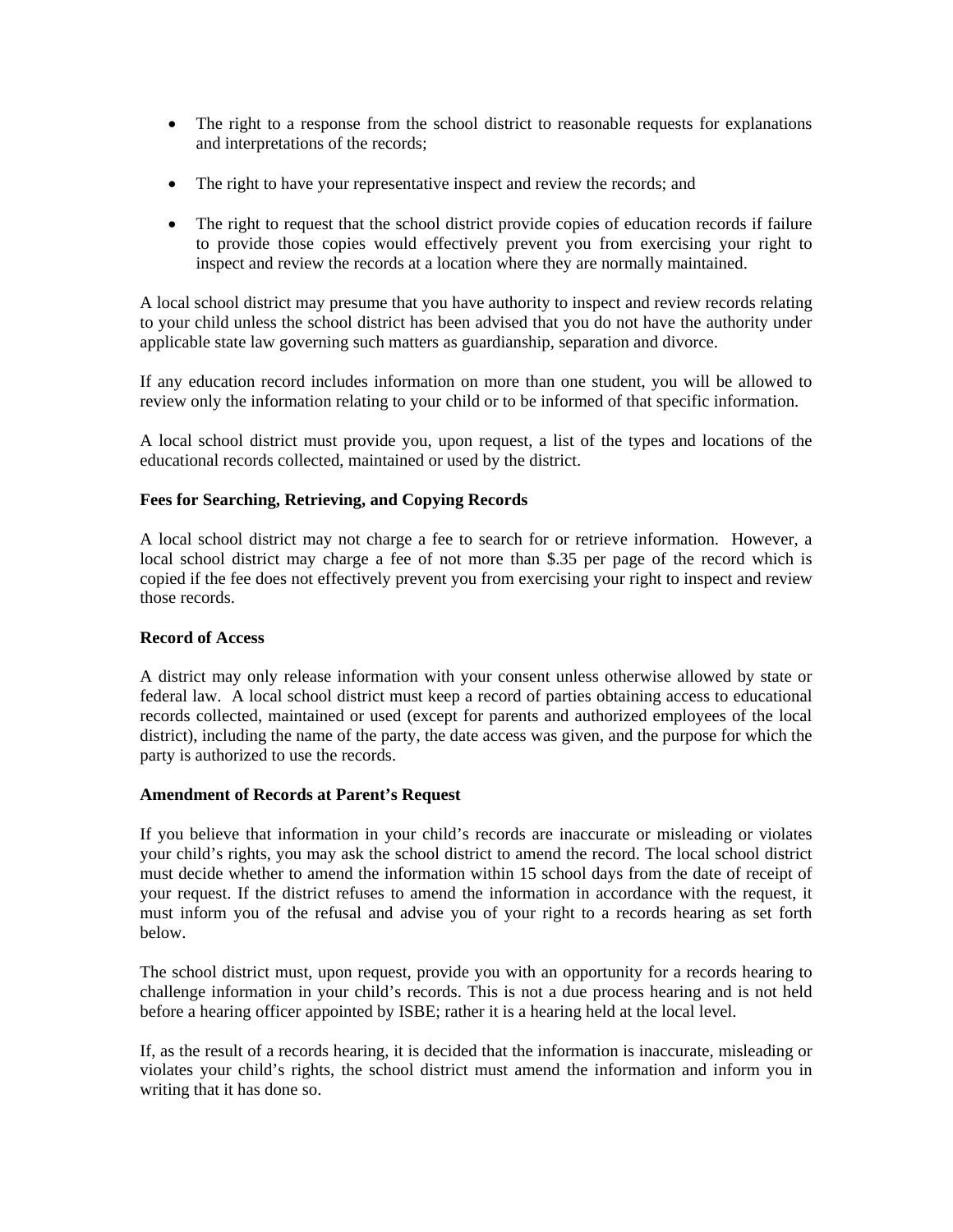If, as a result of the records hearing, it is decided that the information is not inaccurate, misleading or violates your child's rights, the school district must inform you of your right to place a statement commenting on the information or setting forth any reasons for disagreeing with the decision of the school district. Any explanation placed in the records of your child must be maintained by the school district as part of your child's records for as long as the record or contested portion is maintained by the school district. If the records are disclosed by the district to any party, the explanation must also be disclosed.

## **TRANSFER OF PARENTAL RIGHTS**

At the age of 18, your child becomes an adult student. All of the parental rights discussed in this document will transfer to him/her at that time, unless the school district is notified otherwise. You will share the right to receive all of the required prior written notices and the school will provide these notices to both you and your child.

On or before your child's 17th birthday, the IEP must include a statement that you and your child were informed that these rights will transfer at the 18th birthday. Additionally, at this meeting you will receive a *Delegation of Rights to Make Educational Decisions* form.

Your child may decide to use this form to delegate you or another individual to represent his/her educational interests upon his or her reaching the age of majority. This form must then be presented to the local school district.

The Delegation of Rights form must identify the individual designated to represent your child's educational rights and include both the individual's signature as well as your child's signature (or by other means, such as audio or video format compatible with his/her disability). Your child may terminate the Delegation of Rights at any time and begin making his/her own educational decisions. The Delegation of Rights will remain in effect for one year after signing it and may be renewed annually.

*This statement of parent rights was developed by the United State Department of Education, Office of Special Education Programs, and modified by the Illinois State Board of Education (ISBE) to comply with Illinois rules.* 

*The reauthorized Individuals with Disabilities Education Act of 2004 (IDEA 2004) was signed into law on December 3, 2004. The provisions of the act became effective on July 1, 2005. Illinois State Board of Education (ISBE) has provided this Notice of Procedural Safeguards to inform you of your rights under the changes to the federal law.*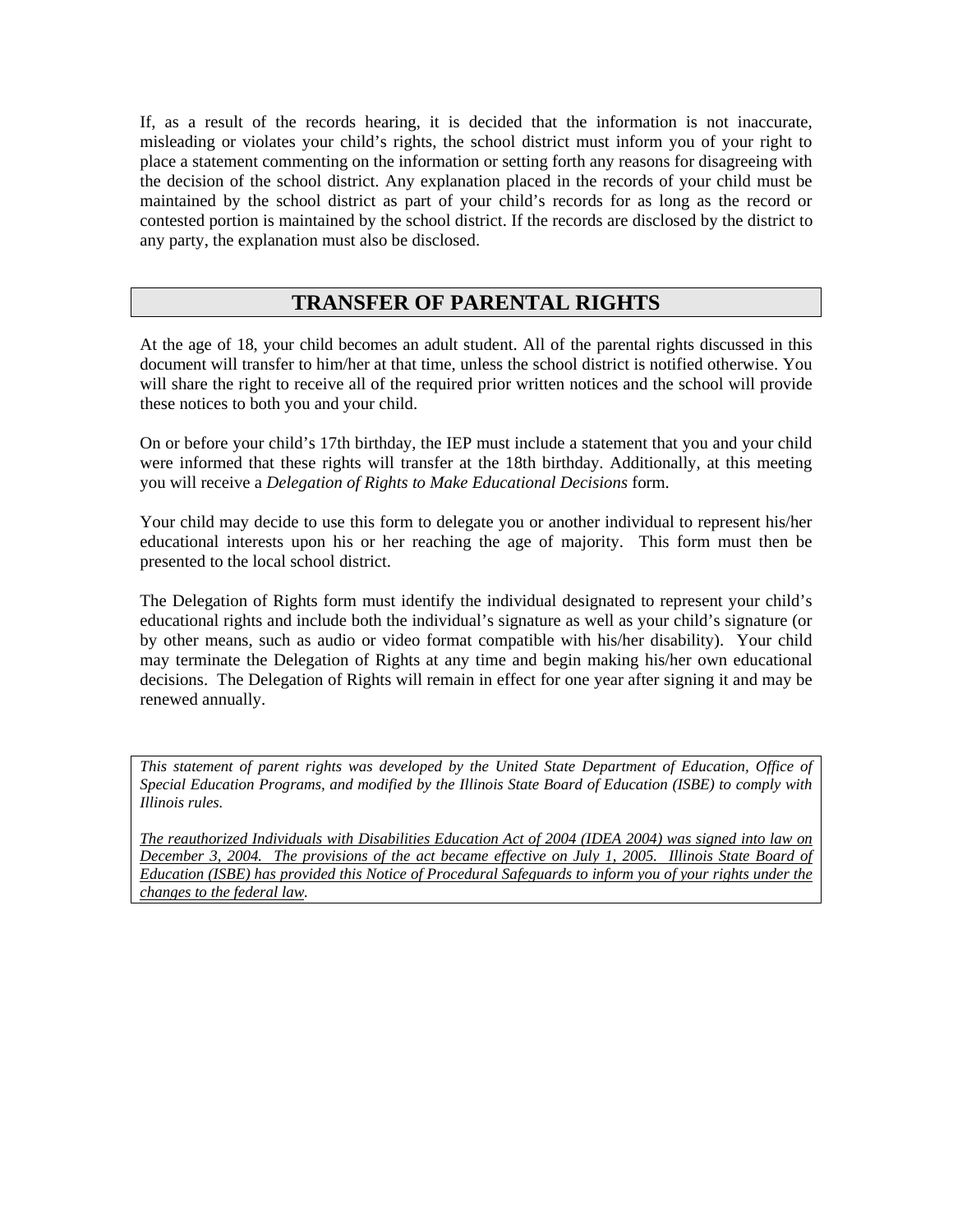## **POLICY STATEMENT LEAST RESTRICTIVE ENVIRONMENT ILLINOIS STATE BOARD OF EDUCATION**

## **FEBRUARY 2000**

## **State Board of Education Commitment**

The Illinois State Board of Education ("ISBE") approves and adopts this policy on Least Restrictive Environment ("LRE") to ensure that it meets the requirements of the Individuals with Disabilities Education Act of 1997 ("IDEA" 97) and its associated regulations, 34 C.F.R. §300.550-330.556. The ISBE will ensure, as required by federal laws, rules and regulations that the State of Illinois has in effect an appropriate LRE policy and relevant rules and regulations. The ISBE will provide active and visible leadership to ensure that all public or private institutions and care facilities under State Board control and jurisdiction are aware of and practice the tenets of LRE.

## **Placement in the Least Restrictive Environment**

LRE requires that, to the maximum extent appropriate, students with disabilities aged 3 through 21, in public or private institutions or other care facilities, are educated with children who are not disabled [34 C.F.R. §300.550 (b)(1)]. The ISBE will monitor programs and institutions that serve students with disabilities to ensure that the first placement option considered is a regular education environment, with the use of supplemental aids and services as needed. Special classes, separate schooling, or other placements by which students with disabilities are removed from the regular education environment should occur only if the student's Individual Educational Program ("IEP") team determines that the nature or severity of the disability is such that education in a regular classroom setting, even with the use of supplemental aids and services, cannot be achieved satisfactorily.

### **Continuum of Alternative Placements**

Each responsible public or private agency must provide assurances to the ISBE that a continuum of alternative placements is available to address the needs of students with disabilities and ensure that those students receive special education and related services appropriate to their needs. The continuum of alternative placements must include instruction in regular classes, special classes, special schools, home instruction and instruction in hospitals and institutions and must provide for supplementary services. The IEP team must base its placement decision on the identified needs of each student with a disability. The team must first determine how or whether the individual needs of the student can be met in the regular education classroom with individual supports and aids. It must be able to justify a more restrictive option in terms of the LRE provisions and the needs of the student.

### **Placements**

Each public or appropriate private agency that determines educational placements for students with disabilities must assure the ISBE that:

- 1. Placements are based on the identified needs of individual students with disabilities as documented in their respective IEPs and considered only after the goals and objectives/benchmarks have been determined.
- 2. Decisions about the placement of students with disabilities are made by a group of persons, including the parents and other persons knowledgeable about the child, who will review and evaluate relevant data and consider placement options appropriate to each student's specific identified needs.
- 3. Placement decisions conform to the LRE provisions referenced in state and federal laws, rules and associated regulations.
- 4. Placements of students with disabilities are determined at least annually.